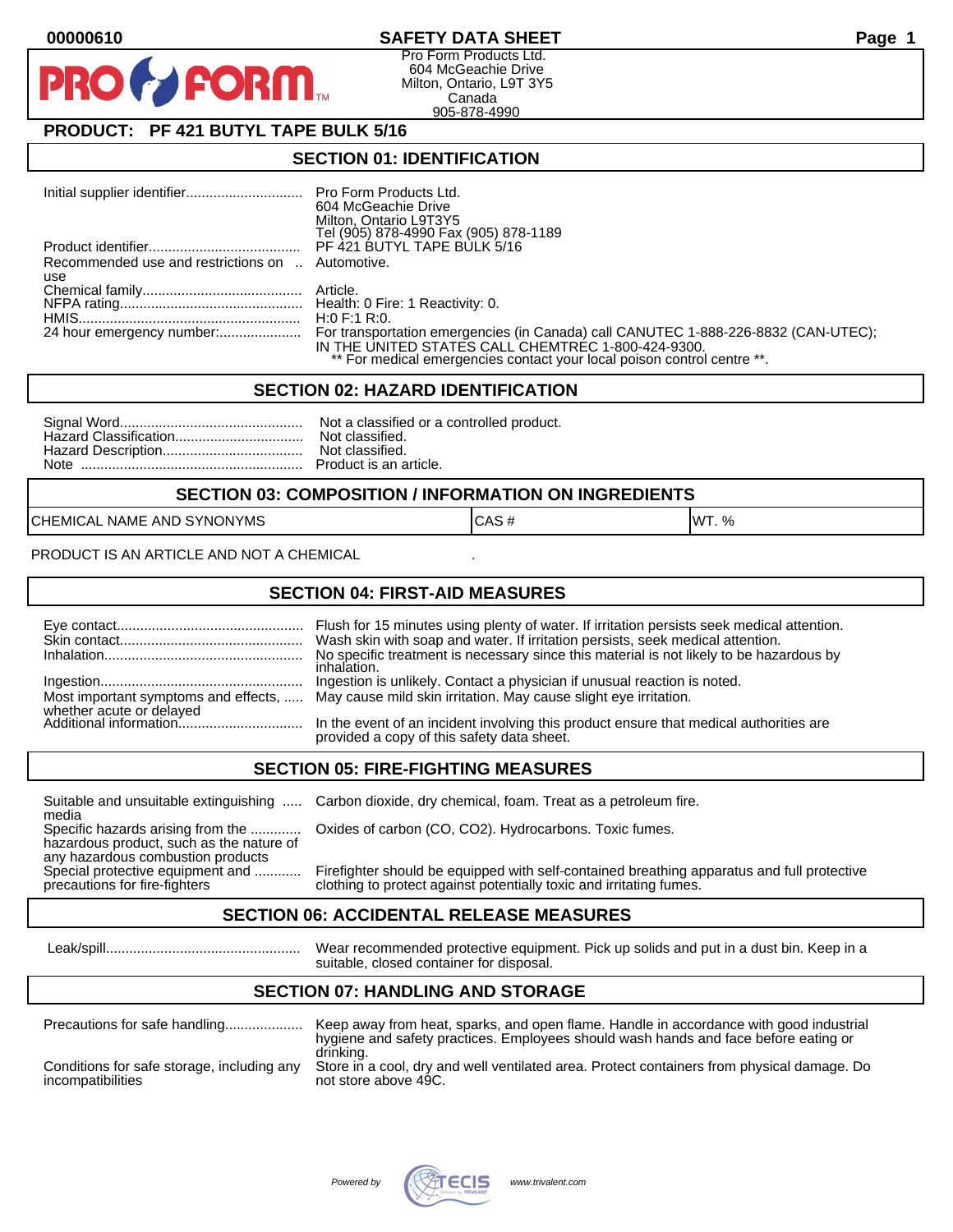# **PRODUCT: PF 421 BUTYL TAPE BULK 5/16**

# **SECTION 08: EXPOSURE CONTROLS / PERSONAL PROTECTION**

| IINGREDIENTS                     | TWA | <b>ACGIH TLV</b><br>STEL                                 | PEL | <b>OSHA PEL</b><br><b>STEL</b>                                                                                                                                    | <b>NIOSH</b><br>IREL |
|----------------------------------|-----|----------------------------------------------------------|-----|-------------------------------------------------------------------------------------------------------------------------------------------------------------------|----------------------|
|                                  |     | None required under normal use. Avoid breathing vapours. |     | Where contact with this material is possible, eye protection is recommended. May cause                                                                            |                      |
|                                  |     | irritation after repeated or prolonged contact.          |     | eye irritation after repeated or prolonged contact.<br>Use of proper hygiene practices in the workplace is recommended. May cause skin                            |                      |
|                                  |     | repeated or prolonged contact.                           |     | Wear long sleeves and trousers to prevent dermal exposure. May cause skin irritation after                                                                        |                      |
|                                  |     |                                                          |     | Safety boots per local regulations.<br>Educate and train employees on the safe use and handling of the product. Employees                                         |                      |
| Appropriate engineering controls |     |                                                          |     | should wash their hands and face before eating, drinking, or using tobacco products.<br>Good general ventilation should be sufficient to control airborne levels. |                      |

### **SECTION 09: PHYSICAL AND CHEMICAL PROPERTIES**

## **SECTION 10: STABILITY AND REACTIVITY**

|                                                                           | Stable at normal temperatures and pressures.<br>Avoid heat, sparks and flames. Hazardous poly |
|---------------------------------------------------------------------------|-----------------------------------------------------------------------------------------------|
|                                                                           | Possibility of hazardous reactions Will not occur under normal temperature and pr             |
| Conditions to avoid, including static  Incompatible with strong solvents. |                                                                                               |
| discharge, shock or vibration                                             |                                                                                               |
|                                                                           | Hazardous decomposition products Decomposition may produce fumes. smoke. oxi                  |

Reactivity .................................................. Avoid heat, sparks and flames. Hazardous polymerization will not occur. Possibility of hazardous reactions............. Will not occur under normal temperature and pressure. Incompatible with strong solvents.

Decomposition may produce fumes, smoke, oxides of carbon and hydrocarbons.

### **SECTION 11: TOXICOLOGICAL INFORMATION**

| <b>INGREDIENTS</b>          |                                                                                                      | <b>LC50</b>                                                                                                                                                                                                                                                                                                                                                | ILD50 |
|-----------------------------|------------------------------------------------------------------------------------------------------|------------------------------------------------------------------------------------------------------------------------------------------------------------------------------------------------------------------------------------------------------------------------------------------------------------------------------------------------------------|-------|
| Effects of chronic exposure | Not expected to pose any hazards.<br>May cause slight eye and slight skin irritation.<br>carcinogen. | Prolonged or repeated contact may cause eye and skin irritation.<br>Carbon black has been shown to cause cancer in laboratory animals. The relevance of this<br>finding to humans is uncertain. It is listed as a carcinogen by the International Agency for<br>Research on Cancer (IARC). . Quartz (Crystalline Silica) is listed by IARC in Group 1 as a |       |
|                             | None.                                                                                                |                                                                                                                                                                                                                                                                                                                                                            |       |
|                             |                                                                                                      |                                                                                                                                                                                                                                                                                                                                                            |       |

### **SECTION 12: ECOLOGICAL INFORMATION**

Persistence and degradability................... Not available.